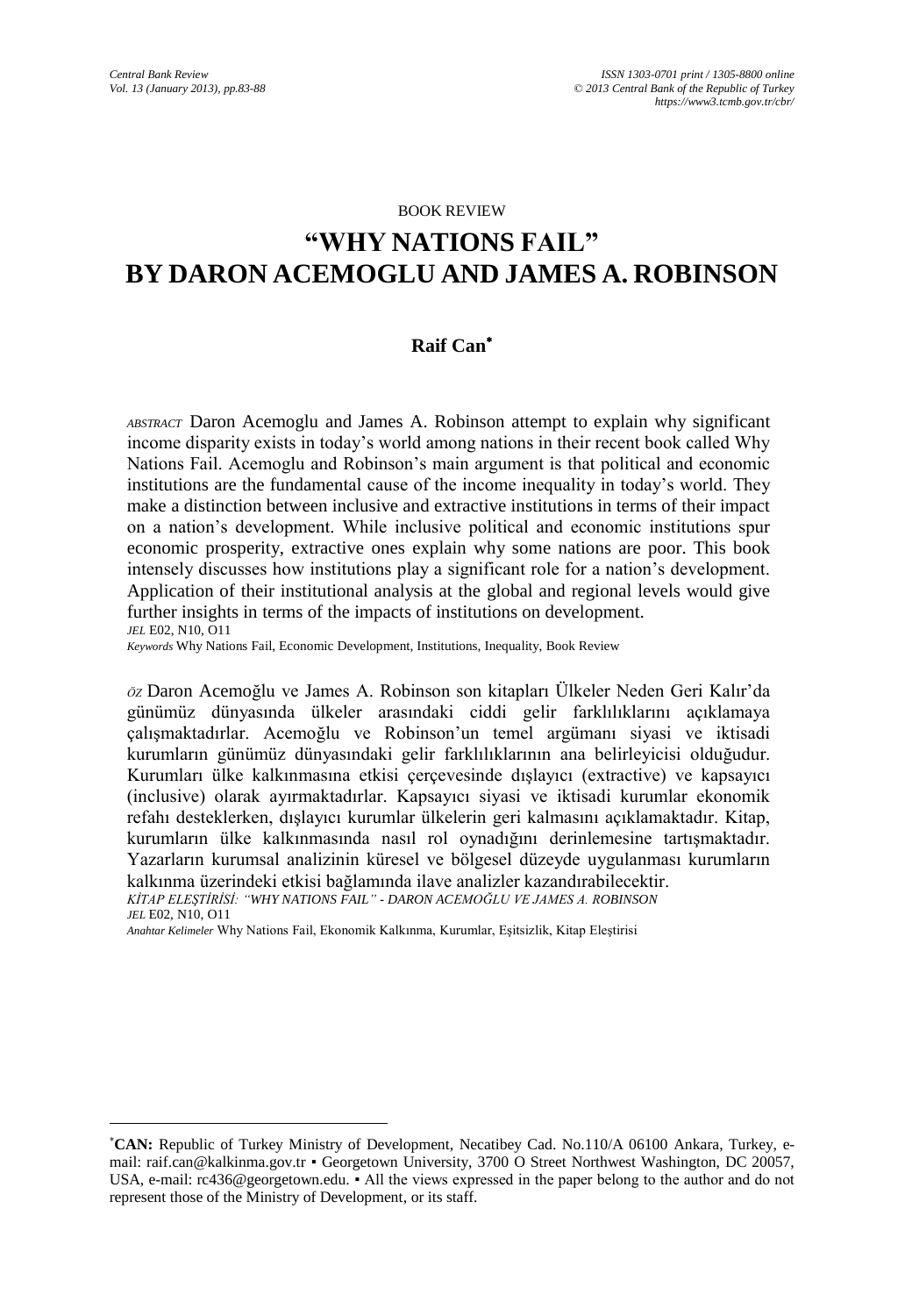## **1. Introduction**

The vast income and prosperity differences among nations in today's world have been widely studied among economists, political scientists, historians and others. Why is the income of the average Egyptian citizen about 12 percent of the income of the average US citizen? Are poor living conditions and lower life expectancies the destinies of those living in poor countries? If not, how can they improve their prosperity? Daron Acemoglu and James A. Robinson attempt to answer these seminal questions by combining theories of economics and politics in their book called Why Nations Fail. They discuss the subject beyond economics and argue that political processes of nations are responsible for low levels of development. Their conclusion is that failure of nations is on purpose, not by mistake or ignorance.

#### **2. Conceptual Framework of the Book**

Acemoglu and Robinson's main argument is that political and economic institutions are the fundamental cause of income inequality in today's world. Douglass North (1981) contributed significantly to the area of institutional analysis of society and the role of institutions for long-term development. Acemoglu and Robinson elaborated North's analysis by making a distinction between inclusive and extractive institutions in terms of their impact on a nation's development. Inclusive political and economic institutions, the authors argue, are the main cause of economic development. Inclusive political institutions are defined as sufficiently centralized and pluralistic political structures in which absolute power cannot appear to govern the system in favor of those holding the power at the expense of the rest of the society. According to their definition, extractive institutions appear if the political system is not pluralistic or not sufficiently centralized (or both). They characterize rich nations as the countries where citizens defeated the elites controlling the power and created a society in which political rights are distributed widely. Also, in this society, the government is responsive to citizens and it is accountable for its actions.

They define inclusive economic institutions as the markets in which people can freely fulfill the opportunities compatible with their capabilities. Inclusive economic institutions provide secure property rights, encouraging innovation and business. Anyone can test his or her ideas by going into business and can make a profit if he or she can survive in the market. Innovators continue to invest since they could reap profits generated from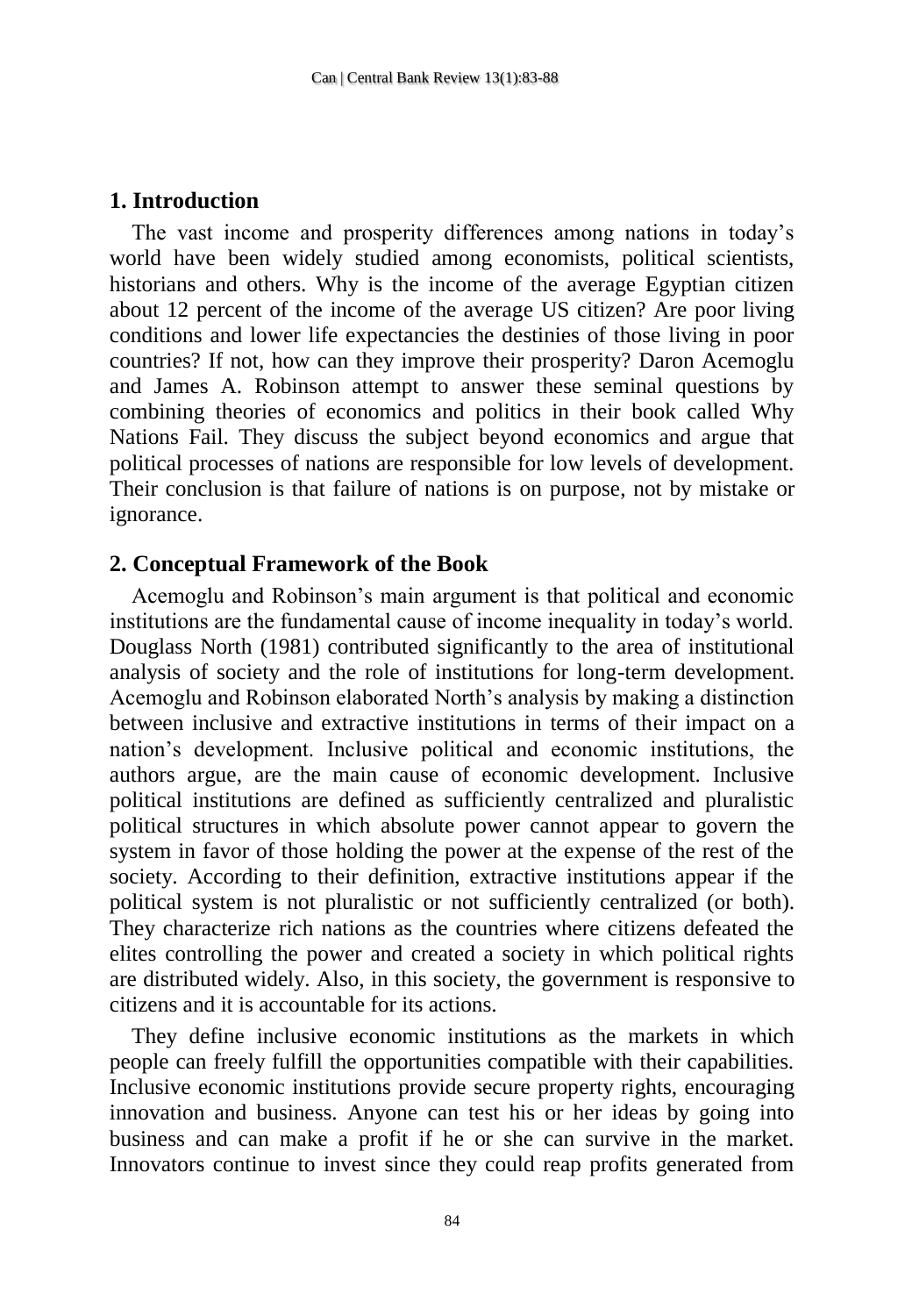their innovations. Workers could choose jobs in which they can fulfill their productive capacity. Less creative firms can be replaced by more creative firms. This process is the so-called "creative destruction," developed by Joseph Schumpeter.

According to Acemoglu and Robinson, ensuring property rights, widely distributed political rights, government accountability, and a sufficiently strong central government are the key pillars of development. In their theory, the state's role is to be the enforcer of law and order, private property rights, and contracts in addition to providing key public services. They argue that if political centralization is not achieved by the state, society ends up with chaos, which prevents economic development. So, they support Max Weber's definition of the state, an organization that claims monopoly on the legitimate use of violence. They argue that other economic growth supporting factors, like education and culture, are the outcome of the institutional process. For example, the low level of education as a main constraint on growth is attributed to the failure of political and economic institutions in poor countries since economic institutions do not provide enough incentives for parents to value education and political institutions do not provide infrastructure of education.

Acemoglu and Robinson also discuss why other theories are not causal for explaining the income inequality in the world. They refute the idea of geography led by Jeffery Sachs (2006) and Jared Diamond (1997) who proclaim that geographical location of the country is the explanation for development. Acemoglu and Robinson give examples of South and North Korea, East and West Germany, Nogales on the US and Mexico border. Although these places have the almost same geographical characteristics, they have very different development outcomes. Therefore, they argue against the geography hypothesis.

They also do not agree that cultural differences can explain differences in development level. Acemoglu and Robinson provide two examples in this regard. They first point out the example of East Asian success highlighting that religious differences cannot explain differences in development levels. East Asian countries, for instance, have achieved a level of development comparable to Christian developed economies, although they are not widely Christian. Second, they point out the low level of development in Africa, and argue that slavery rather than the African culture, had caused lack of incentive to become productive, and hence can potentially explain the low level of wealth African nations have.

Finally, they argue that the ignorance theory also does not hold. The ignorance theory says that countries are poor because of poor policies implemented by policy makers. The policy implication of the ignorance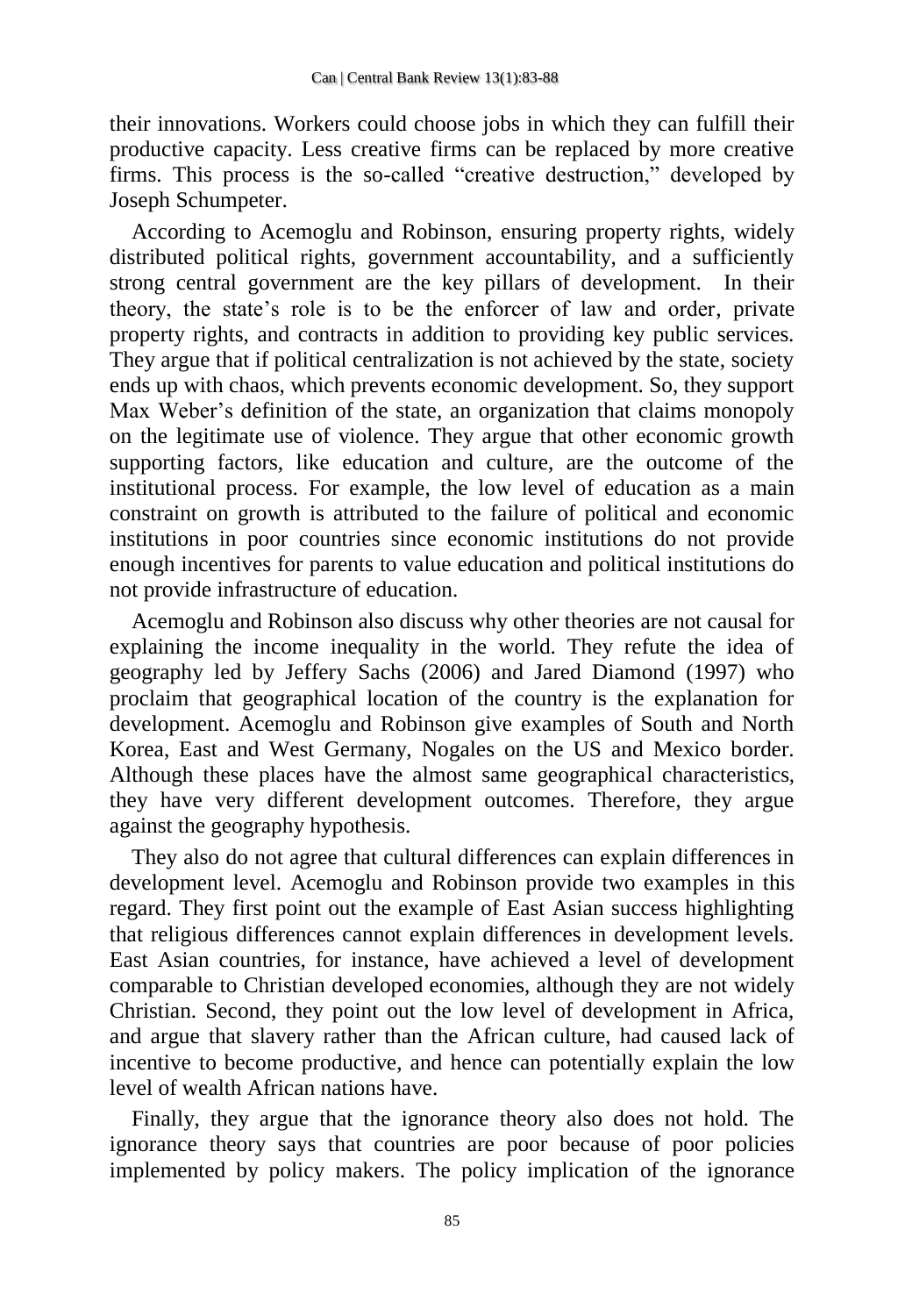argument is that the development challenge can be overcome if good economic policies are offered to policy makers. Acemoglu and Robinson argue that existing political and economic institutions determine which policy is good or bad. For example, under extractive political institutions, the king of the Congo may think slavery is a good policy for generating resources. Their conclusion implies that the development business should give greater attention to political processes in poor countries and their implications.

Therefore, income difference between South and North Korea can rather be attributed to institutional differences. Similarly, income difference between the United States and Latin America is due to different institutional systems established during the colonization period. They discuss how critical junctures in history determine different institutional outcomes. While Spaniards established more extractive institutions in Latin America, English colonists in Virginia established more inclusive institutions in spite of their desire to establish a similar system to colonists in Latin America. Spaniards were able to exploit the indigenous people to create wealth from rich minerals like gold and silver. However, English colonists realized that they could neither force indigenous people to work nor they could exploit settlers. In addition, they could not find rich minerals like Spaniards found in Latin America. Therefore, inclusive economic institutions were the only way to incentivize settlers to create wealth out of farming. Acemoglu and Robinson argue that determinants of institutional differences among nations are critical juncture and institutional drift. They give Black Death as an example of critical juncture, or external shock, to feudal societies in Western Europe and Eastern Europe. Because Western peasants had more autonomy and power in comparison to peasants in Eastern Europe, the Black Death caused the end of feudalism in West Europe but not in East Europe. Institutional drift, in this example, is greater autonomy and power of the Western peasants.

Acemoglu and Robinson's theory suggests that existing extractive institutions strengthen extractive economic institutions, which allocate resources in favor of those holding power. Also, extractive political institutions reinforce extractive political institutions. Similarly, inclusive political and economic institutions reinforce each other. However, the creative destruction nature of the inclusive economic institutions would put pressure on elites to be replaced. This would encourage them to change institutions towards extractive institutions since they may not want to be losers of the creative destruction supported by inclusive economic institutions.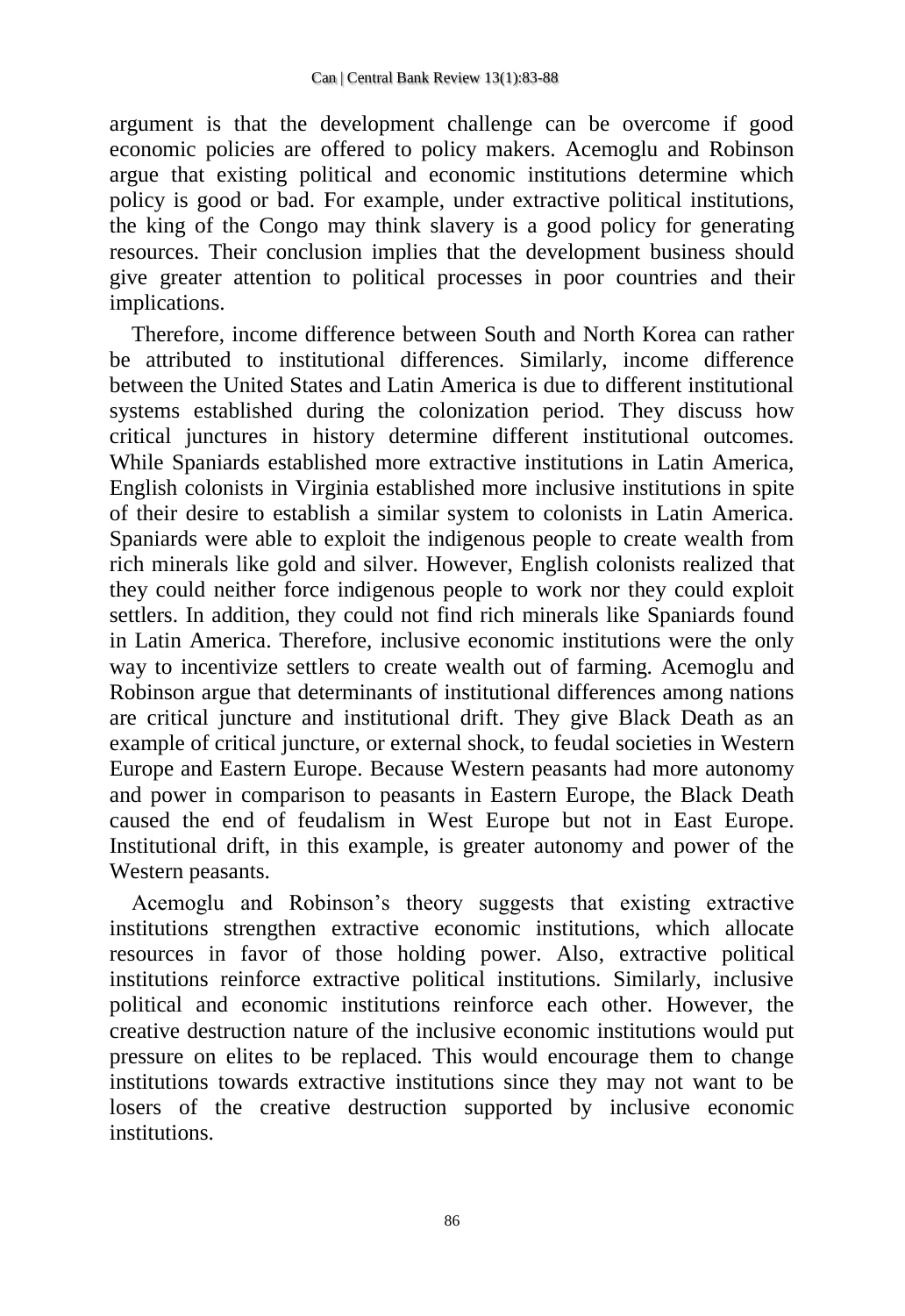# **3. Further Institutional Analysis**

In the book, Acemoglu and Robinson do not talk about global institutions and their roles in global development or income inequality in the world. In fact, their theory could be extended to the existing global institutions. Can we conclude that existing global political institutions are extractive since they are not pluralistic enough? Or, can we have functioning global government enforcing global rules? Is it possible to achieve global political and economic inclusive institutions that foster broader economic development? These types of questions can easily be asked within the perspective of their institutional analysis. An evolution of global institutions towards more extractive or more inclusive structures could also be further elaborated through the institutional analysis used by Acemoglu and Robinson. Hence, the analysis of Acemoglu and Robinson has strong implications for global institutions, and yet authors did not explore this discussion in the book.

Acemoglu and Robinson analyze the regional income differences between the southern and northern United States. This difference is attributed to institutional variation since states have different political and economic institutions in the US. However, it is still a puzzle why income inequality exists within the country although most of the regions are prone to similar political and economic institutions.

# **4. Conclusion**

In sum, this book provides a powerful tool to explain why some nations are poor but some others are rich. This tool is an interaction of political theory and economic theory, and this interaction makes it powerful in comparison to others. Acemoglu and Robinson disagree with the culture, geography and ignorance arguments as explanations for income inequality in the contemporary world. Political and economic institutions are their main argument to explain global income inequality. Their institutional analysis can be used to explore potential role of global institutions on global income inequality. Also they do not provide enough analysis to explain the income differences within a country despite similar institutional frameworks. Analyzing the role of institutions at the global and regional level seems to be a legitimate validity test for their approach.